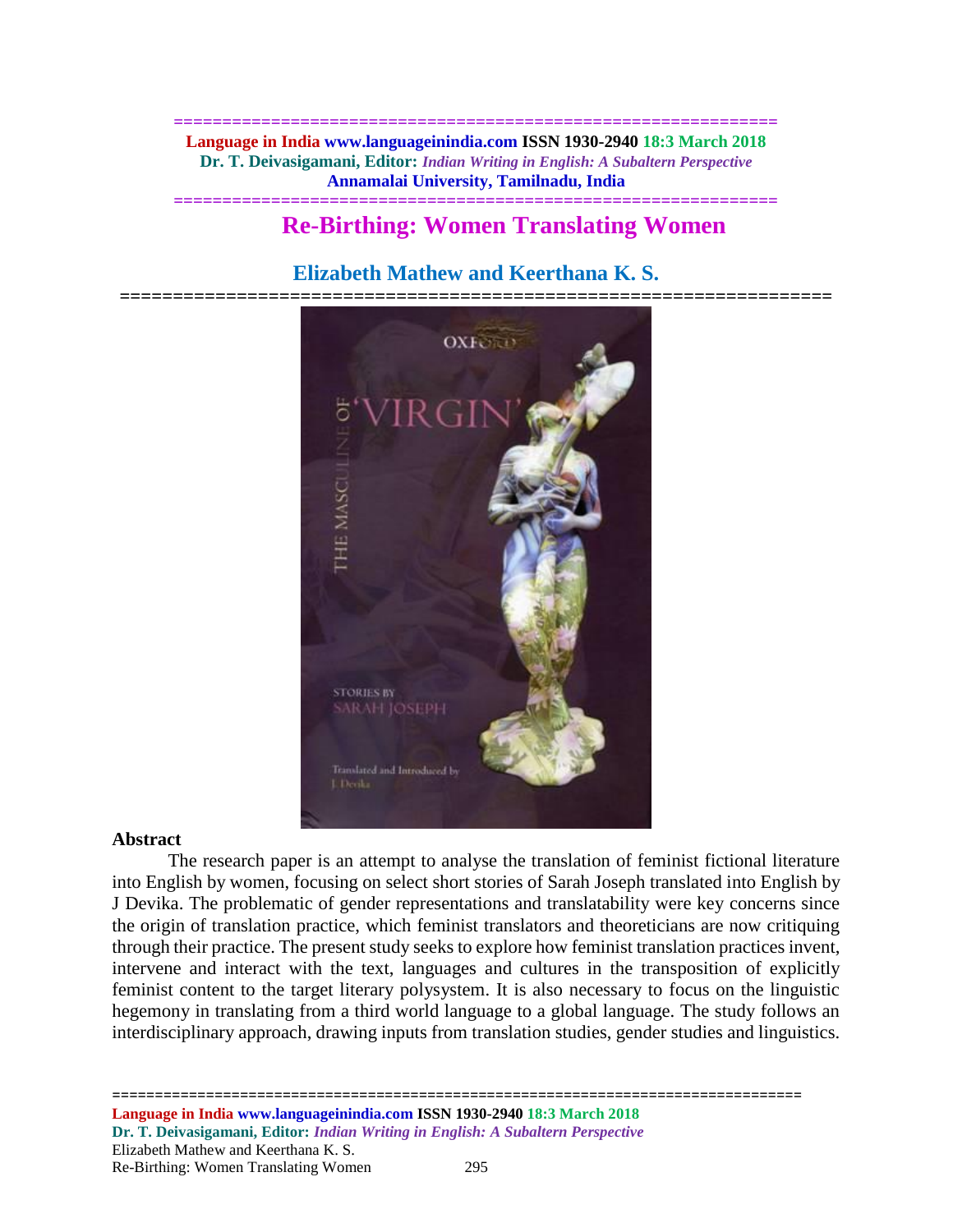### **Language and Literature**

Language and literature reflects the social, cultural and political realities of the time and society it represents. These values operate at multiple levels in translations, and the practical and theoretical works in the discipline are no exception to this. From the times of the emergence of the practice, translation has been identified with the female body, sharing the sexist and derogatory attitudes prevalent in the society towards both women and translations. The violent and forced equations followed from the theological deliberations regarding the hermeneutics of translation and notions of patriarchal social order together contributed to this flawed and biased views that in part formed the ideals of translation in the early ages.

### **Hermeneutics**

Hermeneutics view advocated the word as divine and author as supreme authority whereas the translator is but a non-entity, a carrier who can only make a distant reproduction of the original in the translation. The religious patriarchy viewed women as flawed versions, derivational subjects, and inferior to men. This sanctified the associating of translation with women. This lead to translation being seen in gendered terms, being described by metaphors of rape, fidelity and reproduction, an act equally violent to the female body as well as to the practice of translation.

### **Feminist Translation Approaches**

Feminist theoreticians of translation approach these with suspicion. According to Lori Chamberlain, "...the reason translation is so over coded, so over regulated, is that it threatens to erase the difference between production and reproduction, which is essential to the establishment of power." (Cited in Simon, 1996:8) They sought to identify power as the reason for regulating both translations as well as the female body. The narratives invented to regulate the female in both private and public spheres were imposed on translation as well. A woman writing was deemed banal for ages citing her derivational status. At a time when women were considered incapable of creative production, many women undertook translations to vent out their creative aches and some translated to revolt.

Translation Studies opened itself to the feminist turn in the 1990s. However, the practice of translation and feminism were already overlapping and inseparably combined since the middle of the twentieth century, in connection to feminist movements. Through 1970s and 80s, feminists found translations a suitable tool to undo the historical wrongs propagated by the patriarchy. They perceived that the liberation of women must follow from their liberation from the grips of the language of patriarchy.<sup>1</sup> The solution was to rework language to find a space for women to express themselves. The feminist translation projects they undertook were aimed at uncovering writings by forgotten women writers and record their role in literature and history, altering the sexist nature of classic texts through inclusive language and expose the sexism inherent in language and literature.

The history of the discussions surrounding equivalence and fidelity in translation is decidedly chauvinistic. The notorious *"les belles infideles"* (beautiful, infidel woman) (Cited in Simon: 10) was a celebrated tag corresponding to the practice of translation. Susane de Lotbieniere-Harwood's claim "I am a translation, because I am a woman" (Cited in Simon, 1996:1) depicts the rebellious asserting attitudes of feminist translators at the face of patriarchy. Fidelity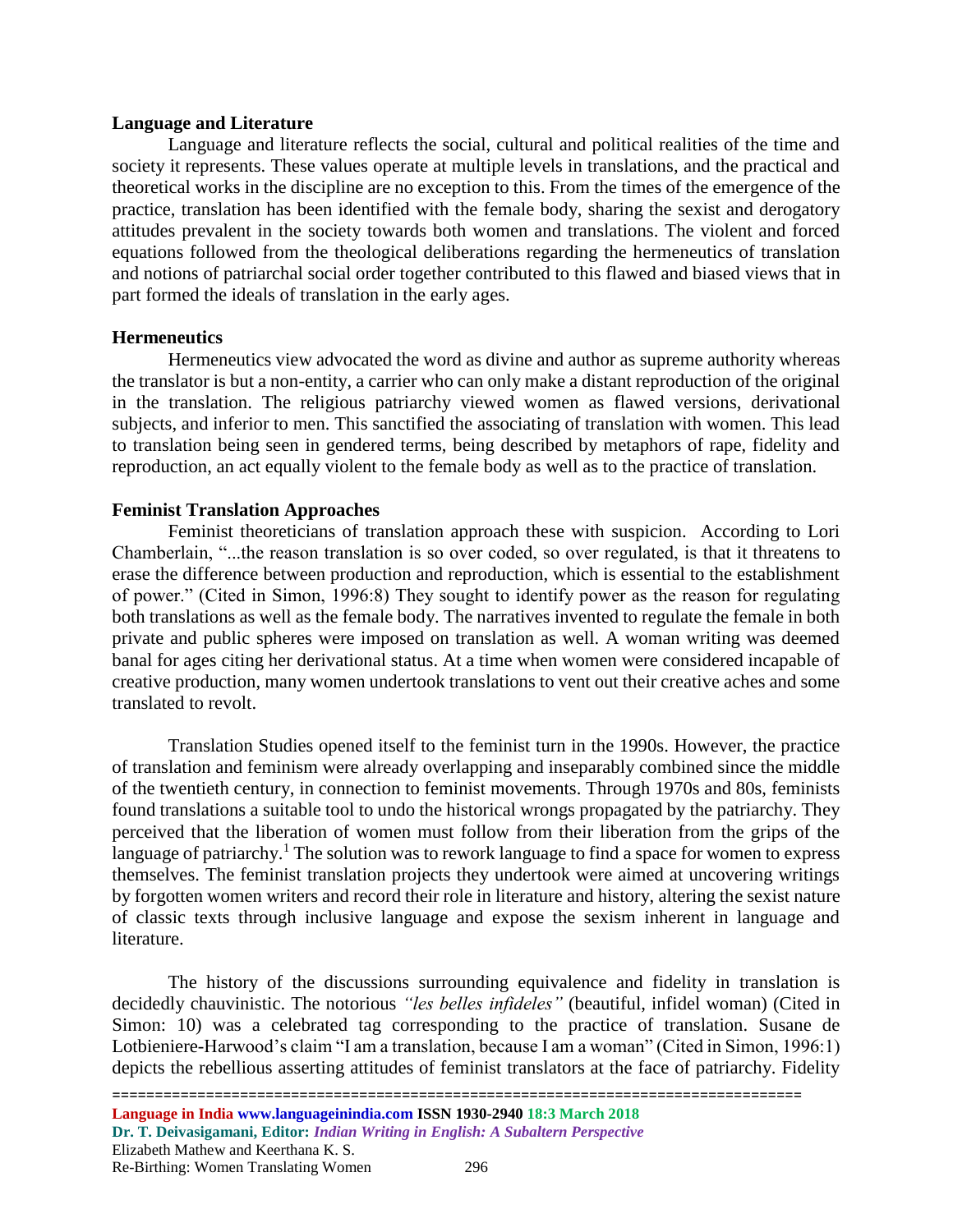was questioned by many woman translators, some of them claiming that fidelity to the work is not necessary for a translation. The translation is seen as an independent work on its own and not a derivational entity. Feminist translation fixed the debate over fidelity on the purpose by insisting that fidelity in translation must be fixed to the translation project and not otherwise.

### **Different Translation Strategies**

The feminist translators employed different translation strategies/ techniques to serve the purpose of the translation project. While critical disagreements to feminist translation practices complained that the work is not preserved when the focus is shifted elsewhere, feminist translators disregarded it, advocating greater visibility and inclusiveness as a political concern. De Lotbiniere-Harwood states that "my translation practice is a political activity aimed at language speaking for women. So, my signature on a translation means: this translation has used every translation strategy to make the feminine visible in language." (Cited in von Flowtow, 1991:79) The three translation strategies – supplementing, prefacing and footnoting, hijacking – that Luise von Flowtow identified from the translation practices of women translators of English Canada and Cuba are more widely used ever since. The translator claims her position as a co-author of the text rather than remain as the "modest, self-effacing translator"<sup>1</sup>

### **"Papathara" and "Poothalayam"**



### **Sara Joseph**

This paper examines the English translations of two of Sarah Joseph's short stories - "Papathara" and "Poothalayam" translated by J Devika "Paapathara" and "Dimwittude" in the light of feminist translation practices. Sarah Joseph writes in Malayalam, and her works are known for their striking feminist interventions both in thematic and language in the literary scenario. Her diction that marks a definite departure from the so called standard Malayalam is regarded for her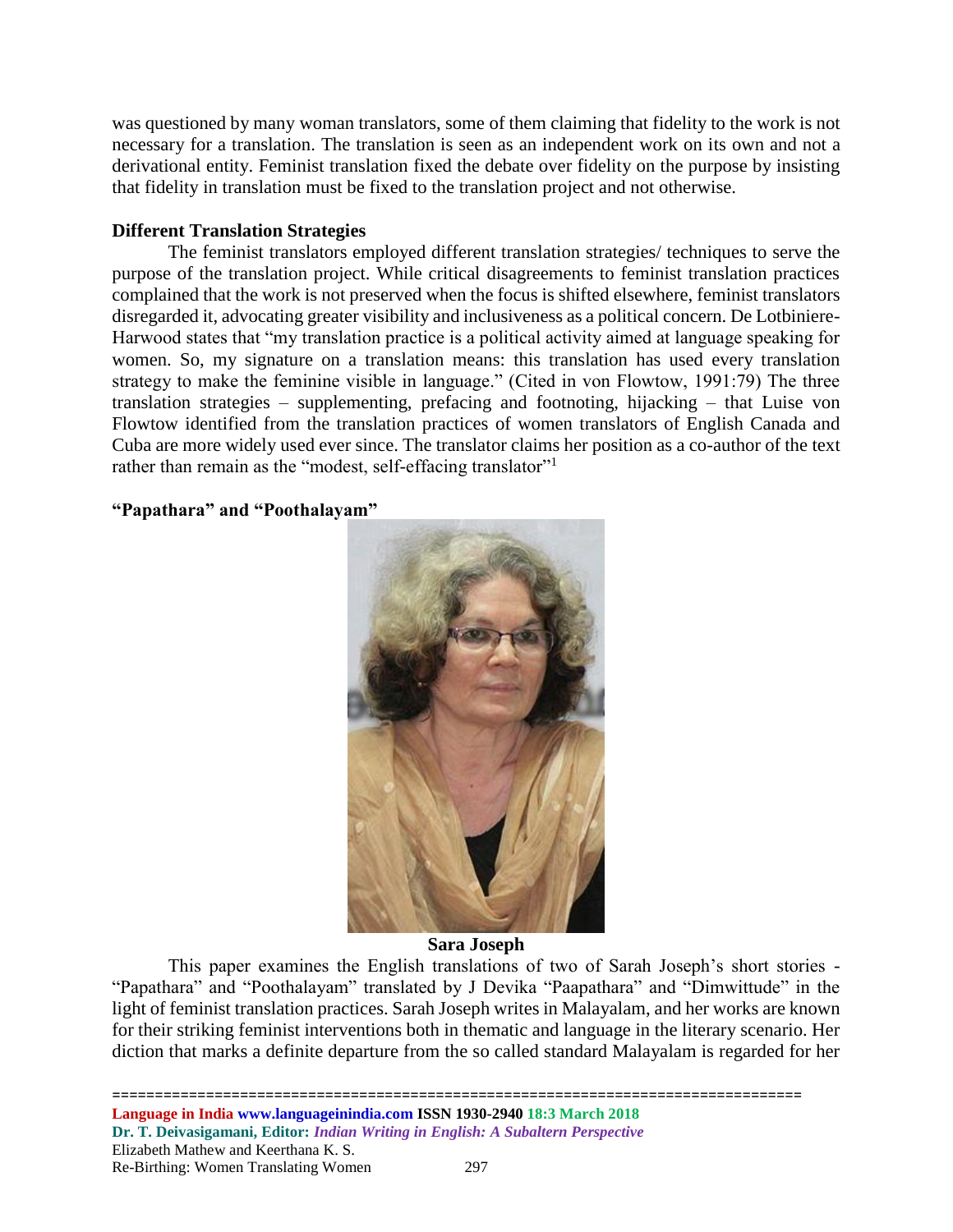linguistic genius and often considered a major problem in translating her works. The style of her writing and the nuances of language use are challenging for the best translators.

Paapathara is a story set in a humble village atmosphere laden with superstitions and gendered prejudices. The story explores the problem of female infanticide in India, with the plot of a mother in labour pain praying and begging the midwife to save her to be born daughter. It is rich in the village female dialect, and feminine and cultural specific language and diction.

Poothalayam revolves around the thoughts of a woman scientist hailing from humble backgrounds in a Kerala village regarding preserving her chastity as she gets ready to go to work in the space. What upsets her, a scientist, is the thought of the possibility of having to compromise her chastity when out in the space as the only female among a group of men. The story ends as she decides to jump out of the spaceship and die if she is approached, for chastity is the greatest virtue she is taught to guard with her life from her childhood. The story employs dialect of migrated Christians from Kottayam to Malabar in a sarcastic tone.

#### **Sara Joseph**

Sara Joseph intervenes in the language and literary norms of the Malayalam literature and makes the woman heard. Her linguistic interventions make the female visible, creating a language of her own to make her voice heard. Joseph is doing an elaborate ritual of translation in the language she writes in as she composes her stories.

The translator's task here is double-fold. She not only has to transport the stories into English, an evolving global language that obviously is masculine-normative, from a third world language, but also has to bring in the tensions of a woman-oriented narration in a masculine language. This is like the story is conceived again by the translator, who shares the birth pangs of the work as does the author. Vasanthi Sankaranarayanan in the afterword to *The Vigil*<sup>1</sup> says that translating Sarah Joseph is like returning to the author the child she has been entrusted with to look after. Feminist translations, however, has little to do with the metaphor of looking after a child. As translation is a rebirth, feminist translation is re-birthing, a task impossible to physically imagine, where the translator reproduces the text with authority and brands her name on the translation.

### **J Devika**

J Devika in the translations employs different techniques of translations such as borrowing, calques, explicitation, etc. Footnoting is used freely in both translations. In translating "Paapathara," she preserves the title as such, with a foot note, so that the sense of sin and guilt, the load of female emotions and lack of it are preserved. In "Dimwittude," she does not preserve the Malayalam title. The various considerations in arriving at the title are discussed in the foot note. The footnotes elaborate various aspects of the titles and the translatorial choices she made. Her translation practice is active. She does not seem to erase out her existence in the text, instead draws attention to the act of translating.

The translator opts for a cultural translation of the stories. She chooses to keep a fair ground between localizing and foreignizing. The English J Devika uses in the stories are different and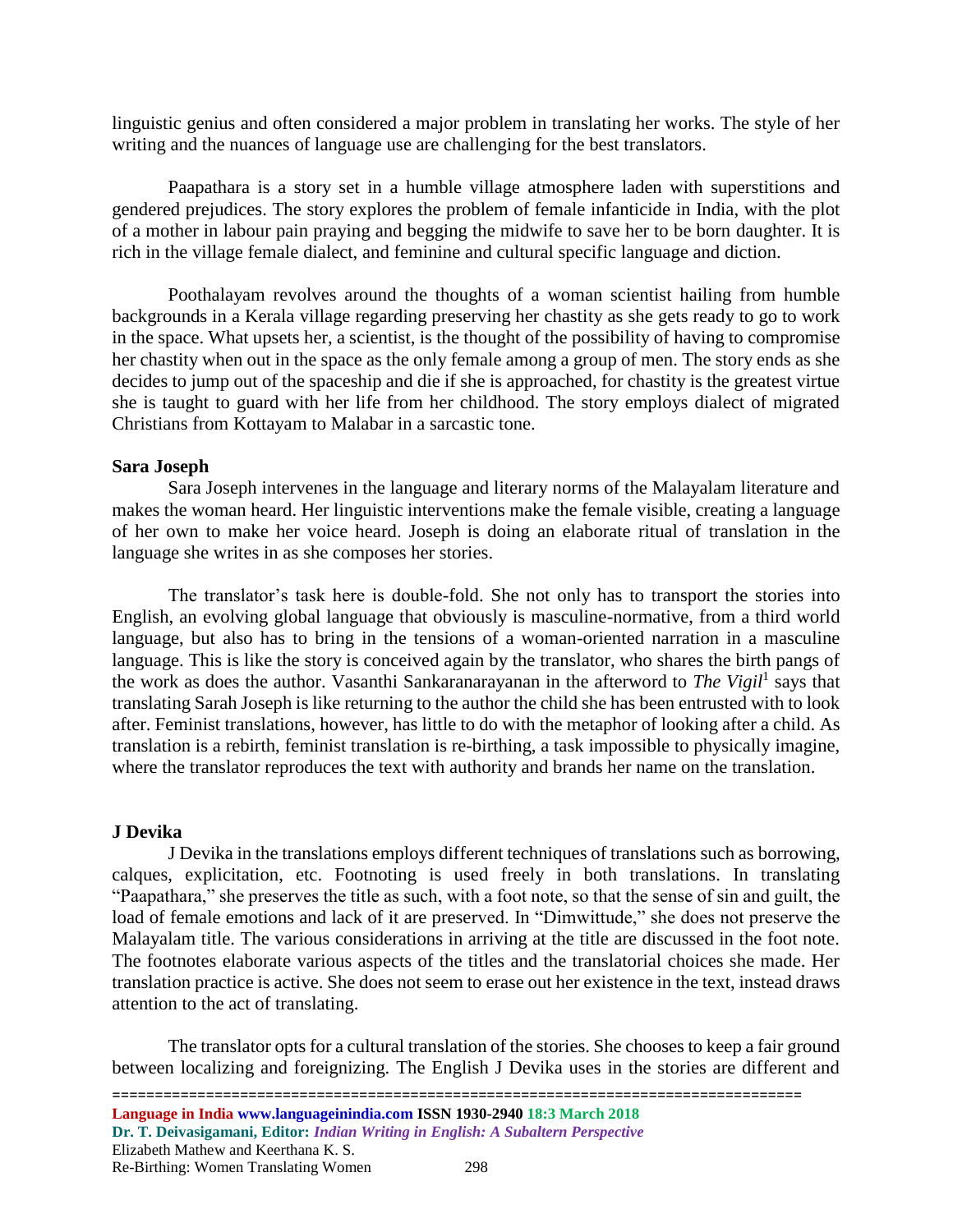deliberately distanced from the Standard English. The borrowing of words like "*appan" (56)* "*amma,*" (56) "*makanaakkum*" (72) adds to the foreign flavour in the translation. Calques like "Girl-bearing-bitch" (*"pennuperanankodichyey")* are used in the text. Cases of explication as in "of robust build – a sturdy knee and a strong leg"  $(55)$  where a borrowed phrase along with in text explanation can also be seen.

Her strategy is one of intervention in the target language rather than in the text. Dialect was not translated into another possibly equivalent dialect in the translations. Instead, the translator experimented in the language to produce the effect of a different accent, with spelling that seeks to imitate the way Malayalees generally pronounce English with a Malayalam pronunciation. The typically chauvinist question *Randoonnu aanungadeoppa maakashathum mattum parannunadannttennathenkilumpattippoyaaithiyaanennacheyyum*?" is translated as "some-ding-uh haa-ppens after flyying up with ttwo-three men? Whot to do then, olly?" (57) This method is followed with respect to dialect in both translations. Devika's translation engages in an active dialogue with the text that is a translation of its own right into the source language.

### **Relevance of Feminist Studies**

The relevance of feminist studies is its capacity to evolve through self-reflection and selfcriticism. Experimenting and exploration of new strategies and techniques are central to their resistance and reclaiming. The source texts and translations discussed here excel at this; the translator, asserting her role in giving the text a new life in translation, rather than being an ever apologetic, absentee entity. The feminist-turn in the discipline of Translation Studies and the feminist practices it brought to the discipline boosted the development of the practice and theory of translation. Feminist translations problematize cultures, histories and languages. The notion of meaning is interrogated ever more by the feminist translators, in a global scenario that is centred on the transfer of languages. The constant revisions and re-evaluations it demands on the paradigms our languages and literatures are found in, and this necessitates a promising shift towards the creation and adoption of better sensibilities and standards in them, and for language dictates how we construct and perceives our lives, to society in general.

#### **NOTES**

<sup>1</sup> "Women's liberation must first be liberation from patriarchy" was the call for action and a widely used slogan during the feminist movements of the 1970s and 1980s.

=====================================================================

<sup>1</sup> Barbara Goddard cited in Simon.

<sup>1</sup>English translation of Sarah Joseph's novel *Oorukaaval* **====================================================================**

#### **BIBLIOGRAPHY**

Bassnett, Susan. *Translation Studies*. 1980. London and New York: Routledge, 2002. Print. Flotow, Luise von*. Feminist Translation: Contexts, Practices and Theories*. 1991. Web.

<www.erudite.org>

- ---"Gender in Translation." in *Handbook of Translation Studies Vol.I.* Eds. Gambier, Yves and Luc Van Doorslayer. Amsterdam: John Benjamins. 2010. Print.
- ---. *Gender and Translation: Translating in the Era of Feminism.* London and New York: Routledge. 1997. Print.